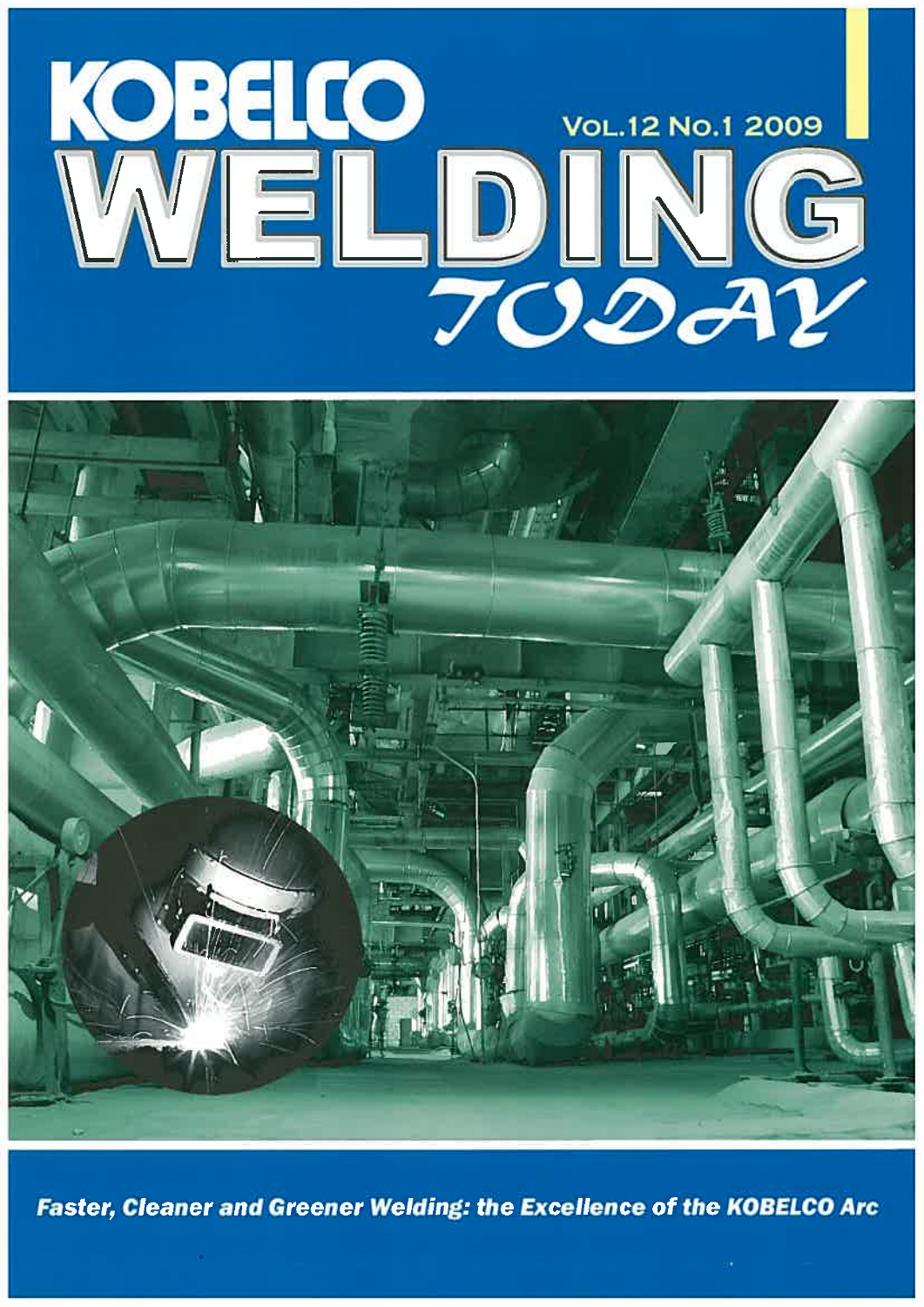

Increased efficiency in coal-fired power generation has reduced that industry's consumption of fuels, thereby decreasing carbon dioxide emissions associated with global warming. In a related trend, high performance steels have been developed to resist the increased temperatures and pressures of steam in the boilers. W-enhanced 9-12Cr steels (such as ASME P92 and P122) are now regarded as stateof-the-art high-Cr ferritic steels that are superior to 9Cr-1Mo-V-Nb steel (typically ASME P91) in creep rupture strength.

To accommodate this grade of steel, Kobe Steel has developed CR-12S for shielded metal arc welding and TG-S12CRS for gas tungsten arc welding. Tables 1 and 2 show the unique chemical compositions and excellent mechanical properties of these filler metals.

Table 1: Chemical compositions of CR-12S deposited metal and TG-S12CRS wire

| Trade<br>designation | <b>CR-12S</b>            | <b>TG-S12CRS</b> |             |
|----------------------|--------------------------|------------------|-------------|
| Size                 | $4.0 \text{mm}$ $\alpha$ | 1.6 $mm$ Ø       |             |
| Sampling             |                          | Deposited metal  | Wire        |
| Polarity             | $AC*1$                   | DCEP*2           | <b>DCEN</b> |
| $C\%$                | 0.08                     | 0.08             | 0.07        |
| Si%                  | 0.36                     | 0.35             | 0.35        |
| Mn%                  | 1.01                     | 0.97             | 0.74        |
| P%                   | 0.007                    | 0.007            | 0.004       |
| $S\%$                | 0.002                    | 0.002            | 0.003       |
| Ni%                  | 0.49                     | 0.51             | 0.51        |
| Co%                  | 1.58                     | 1.61             | 1.01        |
| Cr%                  | 9.83                     | 9.77             | 9.92        |
| Mo%                  | 0.24                     | 0.25             | 0.35        |
| Nb%                  | 0.032                    | 0.030            | 0.04        |
| V%                   | 0.35                     | 0.36             | 0.21        |
| W%                   | 1.63                     | 1.64             | 1.45        |
| Cu                   | 0.02                     | 0.02             | 0.01        |
| $Creq*3$             | 7.55                     | 7.43             | 8.40        |

1. Welding current: 160A; Welding position: flat.

2. Welding current: 140A; Welding position: flat.

3. Creq = Cr+6Si+4Mo+1.5W+11V+5Nb+1.2Sol.Al+8Ti–40C–2Mn– 4Ni–2Co–30N–Cu (mass%)

# TRUSTARC<sup>"</sup> (HHEAR & THATELARS)

**Shining in the Welding of Super and Ultra Super Critical Pressure Boilers** 

and  $TC$ - $S$ 42 $CD$  $S$  weld metal at room temperature

| and TG-STZCRS weld metal at room temperature |               |                  |     |  |  |
|----------------------------------------------|---------------|------------------|-----|--|--|
| Trade designation                            | <b>CR-12S</b> | <b>TG-S12CRS</b> |     |  |  |
| Size                                         | $4.0mm$ Ø     | 1.6 $mm$ Ø       |     |  |  |
| Polarity                                     | $AC^*2$       | <b>DCEN</b>      |     |  |  |
| 0.2%PS (MPa)*4                               | 648           | 652              | 686 |  |  |
| TS (MPa)*4                                   | 771<br>768    |                  | 790 |  |  |
| EI $(%)^*4$                                  | 26            | 25               | 23  |  |  |
| RA (%)*4                                     | 64            | 68               | 68  |  |  |
| 2vE (J) at 0°C*5                             | 40            | 60               | 44  |  |  |
|                                              |               |                  |     |  |  |

Table 2: Mechanical properties of CR-12S deposited metal

PWHT 740°C × 8h FC 1. Welding conditions in GTAW: Base metal: (F) SUS410J3 per the

Thermal Power Technical Standard of Japan; Shielding gas: Ar.

2. Welding current: 160A; Heat input: 12kJ/cm; Preheat & interpass temperature: 200-250°C; Welding position: flat.

3. Welding current: 140A; Heat input: 18kJ/cm; Preheat & interpass temperature: 200-250°C; Welding position: flat.

4. Test specimen (JIS Z 3111, Type A2): 6.0mmØ, G.L: 24mm.

5. Average for three specimens (JIS Z 3111 Type 4)

The chemical compositions of CR-12S and TG-12CRS are designed with the proper chromium equivalent  $(Cr_{eq})$  so as to minimize the precipitation of delta ferrite in the martensitic matrix, thereby assuring sufficient impact toughness and creep rupture strength.

Typical applications for these filler metals include headers and main steam pipes in supercritical pressure boilers and ultra-supercritical pressure boilers which operate at higher temperatures and pressures as compared with conventional boilers.



Figure 1: Main steam pipes (left) and a header (right) in position connected with a bundle of tubes. (Source: Mitsubishi Heavy Industries, Ltd. and National Institute of Materials Science, Japan)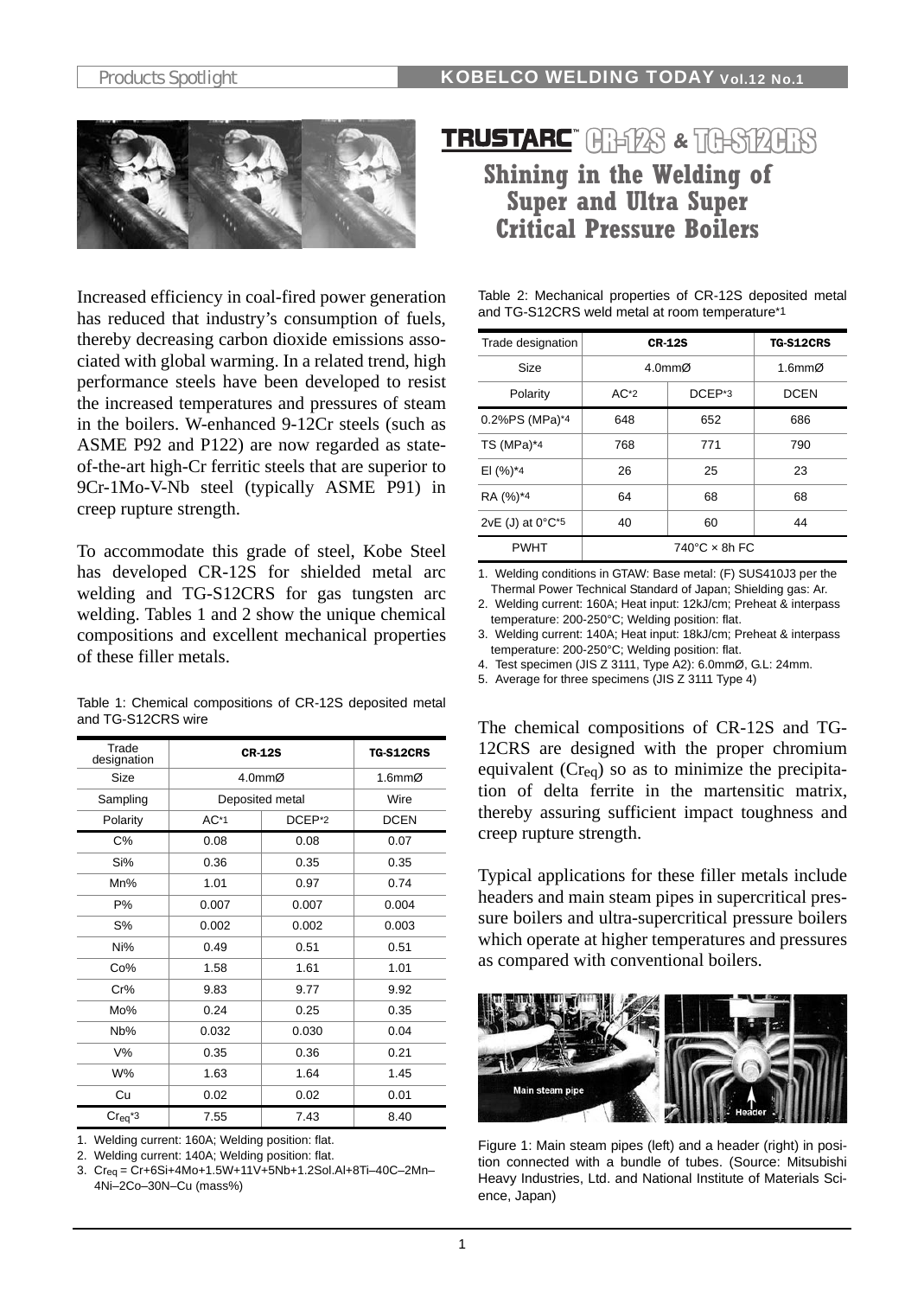#### Expecting a fruitful business recovery after overcoming the worldwide financial crisis

 Since Lehman Brothers, a US investment bank, went bankrupt in September last year, triggering a "once-in-a-hundred-years" global economic recession, the seriousness of the slump has only continued to grow. Japanese industry has not avoided economic hardship, with those enterprises dependent on exports being hit doubly hard from a decrease in sales as well as appreciation of the Japanese yen. Leading automobile and electronics manufacturers have announced that large losses are to be expected as they settle their accounts at the end of the financial year. Even though the major industrialized countries agreed on measures to boost economies and stabilize finances, conditions worldwide have only worsened, with financial turmoil accelerating and stock prices falling everywhere.

 In an environment such as this, Kobe Steel must also be prepared for a severe fiscal year in 2009 and aim at securing the highest sales possible while also strengthening Kobelco's overseas foothold by fortifying the company's financial and business position. However, as "necessity is the mother of invention," innovation may now be more forthcoming during this period of adversity than in times of economic boom. We are aware that, in 2009, all employees must be crisis-conscious, work out new plans with originality and ingenuity and push innovation forward to build a basis for the company's future prosperity and stronger business structure.

 In newly emerging countries, many brand new enterprises have achieved No. 1 status within their particular arenas. These global challengers tend to have a characteristic business strategy that emphasizes at least one or two of the following points.

- 1) Achieving competitive cost performance
- 2) Investing in human resources
- 3) Penetrating deeply into target markets
- 4) Adopting a pinpoint marketing strategy
- 5) Being ambitious and swift when entering foreign markets
- 6) Innovating with originality and ingenuity (Investing amply in research and development in order to supply innovative products)
- 7) Accepting market pluralism (Responding flexibly to differences in customers' needs and distribution structures)

 The Kobelco Welding Company Group is also a global industry with nine footholds overseas, and we intend to formulate strategies that are tailored to fit the needs of the main industries in such fields as automobile manufacturing, shipbuilding or energy development. The article in these pages on the welding of equipment related to power boilers demonstrates our awareness that in China, India and Brazil there is steady demand for improvement of infrastructure. The article promotes our "only one in the world" product and provides technical support to our customers.

 It is our sincere hope that we will overcome the present business difficulties and prosper together with our customers. We hope that you will extend your support and help us to further popularize the Kobelco brand throughout the world.



Toshiyuki Okuzumi General Manager International Operations Dept. Welding Company Kobe Steel, Ltd.

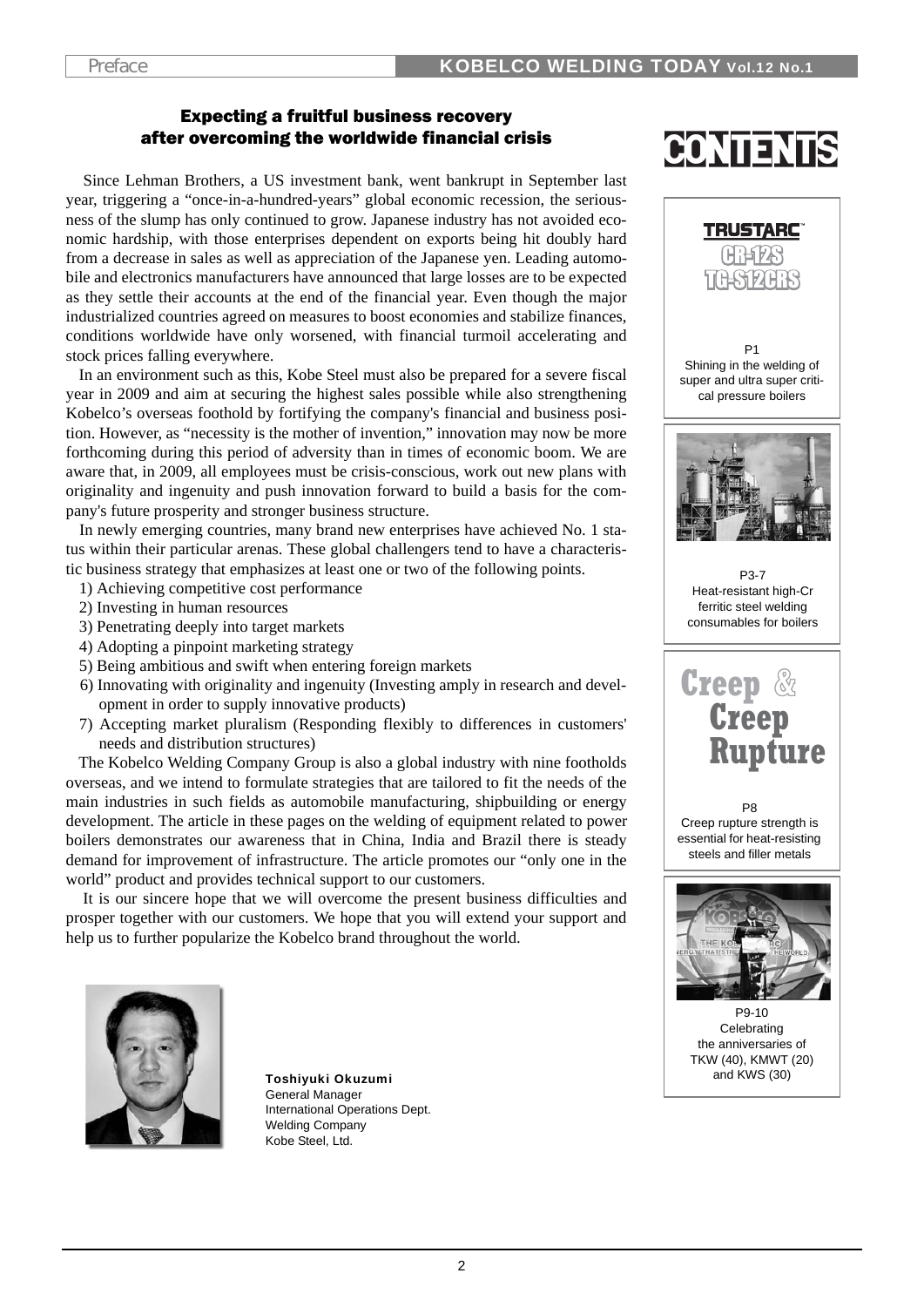# **Heat-Resistant High-Cr Ferritic Steel Filler Metals for Thermal Electric Power Boilers**



Thermal electric power generated from fossil fuels such as coal and oil satisfies around 50% of the world's total demand for electric energy. The challenge for the thermal electric power industry has been to improve power generation efficiency in order to reduce costs as well as carbon dioxide emissions. Power generation efficiency can be improved by increasing the steam temperature and pressure in the power generating turbines. Figure 1 shows how steam temperature and pressure has been increasing in recent years in thermal electric power boilers in Japan. Research into ultrasupercritical pressure power plants that operate with steam heated to a temperature of 650°C and pressurized to 34MPa has also been increasing.



Figure 1: Increases in steam temperature and pressure for thermal electric power boilers in Japan.

The structural materials used in high-temperature high-pressure steam boilers must be able to withstand severe conditions for long periods of operation. Creep rupture strength that is adequate at elevated temperatures over long service periods is essential, and thermal fatigue resistance is important to accommodate the variations in operating conditions caused by system shutdown and startup as well as variable loads in day and night operations. To meet such stringent requirements, heatresistant high-Cr (9-12Cr) ferritic steels (P91, P92 and P122) have been developed. For example, Modified 9Cr-1Mo (9Cr-1Mo-V-Nb) steel (P91) has been used in many thermal electric power boilers around the world for two decades. This article introduces a line of 9-12Cr ferritic steel filler metals for thermal electric power boilers.

#### Varieties of 9-12Cr ferritic steels

Research into heat-resistant ferritic as well as austenitic steels has been on-going for many years. Heat-resistant ferritic steel is characterized by a lower thermal expansion coefficient as compared with heat-resistant austenitic steel, giving it more resistance to temperature fluctuations caused by variable operation conditions and shutdowns, and is thus more suitable for the structural materials in thermal power boilers. For heat resistant steels used in these applications, the most important property is creep rupture strength. When steel is maintained under a certain amount of stress at an elevated temperature for a long time, it becomes susceptible to creep rupture, even if the stress is lower than the ultimate tensile strength. Because the creep rupture strength of heat resistant steels can actually govern the lifetime of power boilers, the development of heat resistant steels with higher creep rupture strength has been a research priority.

Figure 2 illustrates the development of heat resistant ferritic steels in conjunction with improvements in creep rupture strength. There are three main streams in ferritic steel development: 2.25Cr-1Mo steel, 9Cr-1Mo steel and 12Cr steel. By adding carbide precipitation strengthening elements such as Nb and V or solid solution hardening elements such as Mo and W, the creep rupture strength of these steels has been improved. Lately, newer ferritic steels have been developed by not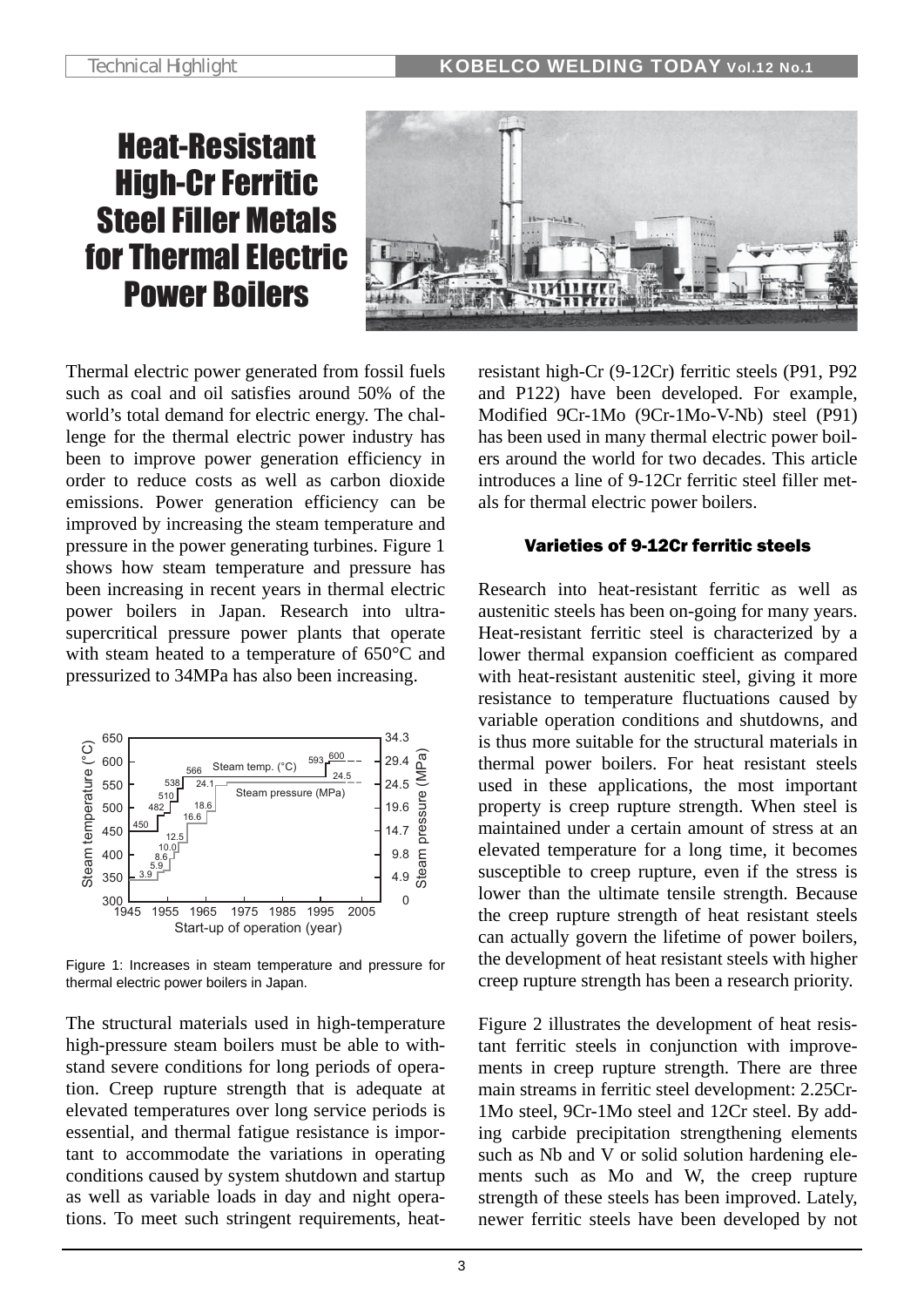only adjusting the chemical composition but also adopting new heat treatment and rolling processes. Table 1 shows typical chemical compositions of 9- 12Cr ferritic steels.

|  |                              |  | Table 1: Typical chemical compositions of heat-resistant 9- |  |
|--|------------------------------|--|-------------------------------------------------------------|--|
|  | 12Cr ferritic steels (mass%) |  |                                                             |  |

| Type of steel        | 9Cr-1Mo-V-Nb | W-enhanced 9-12Cr |                  |  |
|----------------------|--------------|-------------------|------------------|--|
| ASME std.            | T91          | T92               | T <sub>122</sub> |  |
| C                    | 0.10         | 0.07              | 0.11             |  |
| Si                   | 0.4          | 0.06              | 0.1              |  |
| Mn                   | 0.45         | 0.45              | 0.60             |  |
| Cr                   | 9.0          | 9.0               | 12.0             |  |
| Mo                   | 1.0          | 0.5               | 0.4              |  |
| W                    |              | 1.8               | 2.0              |  |
| Cu                   |              |                   | 1.0              |  |
| V                    | 0.20         | 0.20              | 0.20             |  |
| <b>N<sub>b</sub></b> | 0.08         | 0.05              | 0.06             |  |
| B                    |              | 0.004             | 0.003            |  |
| N                    | 0.05         | 0.06              | 0.06             |  |

### 9-12Cr ferritic steel filler metals

Filler metals for welding 9-12Cr ferritic steels are required to possess comparable creep rupture strength and impact toughness as the base metal. The weld metal with a relatively coarse grain microstructure must be able to meet the mechanical requirements of postweld heat treatment (PWHT) at a temperature lower than the tempering temperature for the steel. This is why the filler metal must be designed with an elaborate chemical composition different from that of the steel to satisfy the conflicting properties of creep rupture and impact toughness. Thus, whereas the properties of such steels can be tailored not only chemically but also thermomechanically, by rolling and applying special heat treatment (quenching and tempering), the properties of the filler metals can only be adjusted chemically. The following paragraphs will introduce those filler metals tailored for welding 9Cr-1Mo-V-Nb steel and W-enhanced 9-12Cr steels.

### Filler metals for 9Cr-1Mo-V-Nb steel

Table 2 shows the typical chemical and mechanical properties of the Kobelco filler metals for 9Cr-1Mo-V-Nb steel. Certain elements in the chemical composition of the weld metal differs from that of the steel. Firstly, the carbon content of the weld metal is lower; this is to control the hardenability of the weld metal, thereby obtaining the proper strength, ductility, toughness, and sufficient crack resistance. The weld metal is also characterized by higher amounts of manganese and nickel to restrict -ferrite precipitation in the microstructure, δthereby ensuring better impact toughness.



Figure 2: Development of heat-resistant low-alloy steels for thermal electric power boilers in conjunction with improvement of creep rupture strength.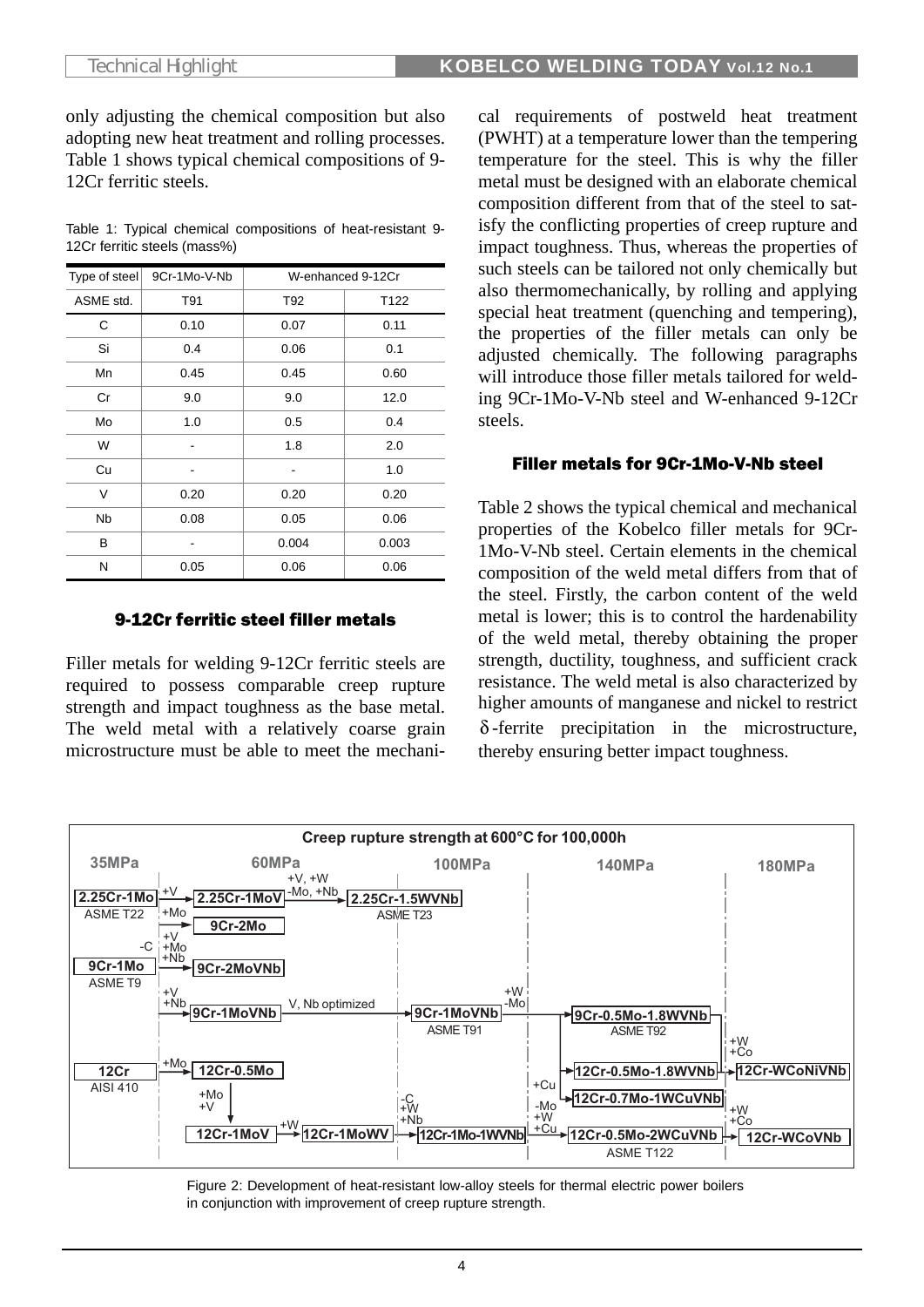| <b>Welding process</b>      | <b>SMAW</b>     | <b>GTAW</b>      | <b>GMAW</b>                 | SAW                |
|-----------------------------|-----------------|------------------|-----------------------------|--------------------|
| Trade designation           | CM-9Cb          | TG-S9Cb          | MG-S9Cb                     | PF-200S/<br>US-9Cb |
| AWS classification          | A5.5<br>E9016-G | A5.28<br>ER90S-G | A5.28<br>ER90S-G            | A5.23<br>F10PZ-    |
| $C\%$                       | 0.06            | 0.08             | 0.08                        | 0.06               |
| Si%                         | 0.31            | 0.16             | 0.35                        | 0.12               |
| Mn%                         | 1.51            | 1.01             | 1.59                        | 1.58               |
| P%                          | 0.006           | 0.006            | 0.007                       | 0.008              |
| S%                          | 0.003           | 0.005            | 0.008                       | 0.004              |
| Ni%                         | 0.94            | 0.71             | 0.45                        | 0.55               |
| Cr%                         | 9.11            | 9.01             | 8.79                        | 8.31               |
| Mo%                         | 1.06            | 0.90             | 0.88                        | 0.88               |
| $V\%$                       | 0.18            | 0.18             | 0.17                        | 0.21               |
| Nb%                         | 0.03            | 0.04             | 0.02                        | 0.03               |
| 0.2%YS (MPa)                | 600             | 700              | 570                         | 580                |
| TS (MPa)                    | 750             | 780              | 700                         | 710                |
| EI(%)                       | 25              | 24               | 27                          | 24                 |
| vE0°C (J)*2                 | 81              | 240              | 98                          | 68                 |
| CRS (MPa)*3                 | 140             | 155              | 135                         | 140                |
| PWHT $(^{\circ}C \times h)$ | $750 \times 5$  | $740 \times 8$   | $740 \times 8$              | $740 \times 8$     |
| Polarity                    | АC              | <b>DCEN</b>      | <b>DCEP</b>                 | АC                 |
| Shielding gas               |                 | Ar               | 95%Ar+<br>5%CO <sub>2</sub> |                    |

Table 2: Typical chemical and mechanical properties of TRUSTARC™ filler metals for 9Cr-1Mo-V-Nb steel\*1

1. SMAW and SAW filler metals show weld metal's chemical and mechanical properties. GTAW and GMAW filler metals show wire chemistry and weld metal mechanical properties.

2. Average values for three specimens.

3. Creep rupture strength at 600°C × 1000h.

Figure 3 shows typical microstructures of 9Cr- $1$ Mo-V-Nb weld metals with and without δ-ferrite precipitation. The desirable microstructure (a) consists of uniform martensite, while the inappropriate microstructure (b) is comprised of a martensitic matrix and brighter, polygonal δ-ferrite precipitates.



Figure 3: Desirable microstructure (a) and inappropriate microstructure (b) of 9Cr-1Mo-V-Nb weld metal.

In general, the amount of  $\delta$ -ferrite precipitate increases with an increase in the chromium equivalent (Creq) of the weld metal, thereby reducing the impact toughness. Creq can be calculated by the formula (1) below, which is composed of the ferrite forming elements (shown with the plus index) of Cr, Si, Mo, W, V, Nb, Al and Ti and the austenite forming elements (shown with the minus index) of C, Mn, Ni, Co, N and Cu.

| $Creq = Cr + 6Si + 4Mo + 1.5W + 11V + 5Nb$    |  |
|-----------------------------------------------|--|
| $+ 12$ sol.Al + 8Ti – 40C – 2Mn – 4Ni – 2Co – |  |
|                                               |  |

Lastly, the content of Nb, a strong carbide forming element, in the weld metal is decreased slightly for better impact toughness, with enough retained to ensure creep rupture strength.

Table 3 shows typical chemical and mechanical properties of the B9-series filler metals that conform to the latest AWS standards (A5.5:2006 and A5.28:2005) in which Mn+Ni content is also specified to be 1.50% max.

Table 3: Typical chemical and mechanical properties of TRUSTARC™ B9-series filler metals for 9Cr-1Mo-V-Nb steel\*1

| Welding process              |                  | <b>SMAW</b>      | SAW                               | <b>GTAW</b>              |
|------------------------------|------------------|------------------|-----------------------------------|--------------------------|
| Trade<br>designation         | <b>CM-96B9</b>   | <b>CM-95B9</b>   | <b>PF-90B9/</b><br><b>US-90B9</b> | <b>TG-S90B9</b>          |
| <b>AWS</b><br>classification | A5.5<br>E9016-B9 | A5.5<br>E9015-B9 | A5.23<br>F9PZ-EB9-B9              | A5.28<br><b>ER90S-B9</b> |
| $C\%$                        | 0.10             | 0.10             | 0.10                              | 0.11                     |
| Si%                          | 0.19             | 0.22             | 0.19                              | 0.24                     |
| Mn%                          | 0.85             | 0.84             | 0.85                              | 0.69                     |
| P%                           | 0.007            | 0.007            | 0.004                             | 0.004                    |
| S%                           | 0.004            | 0.002            | 0.004                             | 0.004                    |
| Ni%                          | 0.52             | 0.51             | 0.48                              | 0.53                     |
| Cr%                          | 9.01             | 8.94             | 8.57                              | 8.91                     |
| Mo%                          | 1.05             | 1.02             | 0.95                              | 0.94                     |
| $V\%$                        | 0.24             | 0.23             | 0.21                              | 0.23                     |
| Nb%                          | 0.04             | 0.037            | 0.04                              | 0.05                     |
| Cu%                          | 0.03             | 0.02             | 0.01                              | 0.01                     |
| Al%                          | 0.002            | 0.002            | 0.005                             | 0.003                    |
| $N\%$                        | 0.038            | 0.039            | 0.037                             | 0.042                    |
| Mn+Ni%                       | 1.37             | 1.35             | 1.33                              | 1.22                     |
| 0.2%YS (MPa)                 | 608              | 597              | 618                               | 706                      |
| TS (MPa)                     | 741              | 728              | 740                               | 809                      |
| EI(%)                        | 22               | 22               | 23                                | 22                       |
| vE0°C (J)*2                  | 65               | 97               | 59                                | 222                      |
| PWHT (°C x h)                | $760 \times 2$   | $760 \times 2$   | $760 \times 2$                    | $760 \times 2$           |
| Polarity                     | <b>DCEP</b>      | <b>DCEP</b>      | <b>DCEP</b>                       | <b>DCEN</b>              |
| Shielding gas                |                  |                  |                                   | Ar                       |

1. TG-S90B9 shows wire chemistry and weld metal mechanical properties, and other filler metals show weld metal 's chemical and mechanical properties.

2. Average values for three specimens.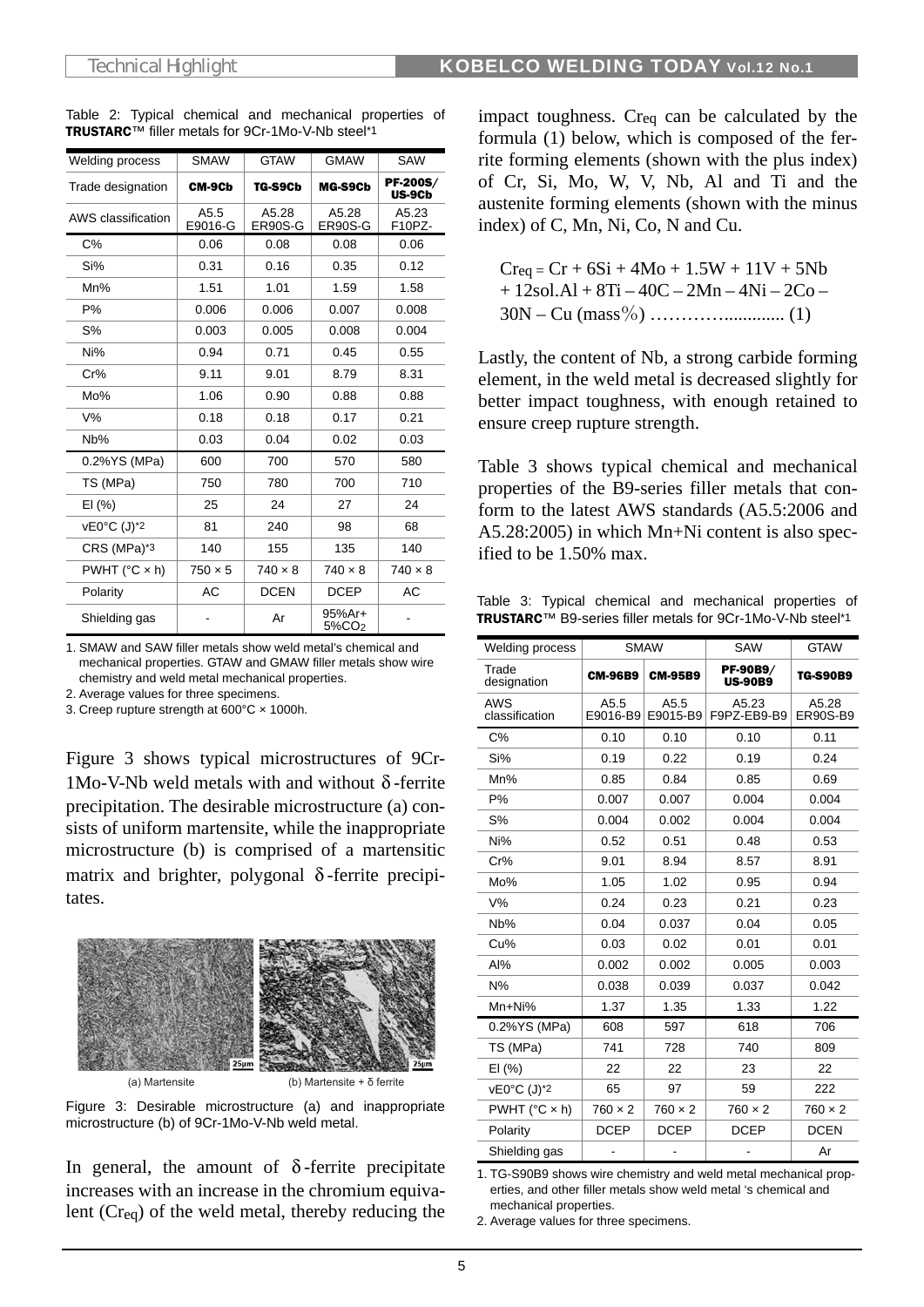The reason for restricting the Mn+Ni content of the filler metal is to control the Ac1 transformation temperature to be higher than the intended PWHT temperature of 760°C. When the Ac1 temperature of the weld metal is lower than the PWHT temperature, martensite (the normal microstructure of aswelded high-Cr weld metal) can transform partially into austenite; as a result, the creep rupture strength of the weld metal decreases.

As shown in Figure 4, the Ac1 temperature of the weld metal can be increased by decreasing the Mn+Ni content. The B9-series filler metals are designed with, as shown in Table 3, a low amount of Mn+Ni in order to control the Ac1 temperature, thereby allowing the use of a nominal PWHT temperature of 760°C. The B9-series filler metals offer sufficient creep rupture strength (Figure 5) and impact toughness (Table 3) after such a high temperature PWHT.



Figure 4: Ac1 transformation temperature vs. Mn+Ni content of 9Cr ferritic weld metal.



Figure 5: Creep rupture test results of CM-96B9 weld metal

Filler metals for W-enhanced 9-12Cr ferritic steels W-enhanced 9-12Cr ferritic steels offer higher creep rupture strength as compared with 9Cr-1Mo-V-Nb steel. To meet this requirement and to obtain sufficient impact toughness and resistance to cracking, the suitable filler metals are designed with sophisticated chemical compositions as shown in Table 4.

Table 4: Typical chemical and mechanical properties of TRUSTARC™ filler metals for W-enhanced 9-12Cr steel\*1

| Welding process   | <b>SMAW</b>    | <b>GTAW</b>          | <b>GMAW</b>                 | SAW                          |
|-------------------|----------------|----------------------|-----------------------------|------------------------------|
| Trade designation | <b>CR-12S</b>  | TG-<br><b>S12CRS</b> | MG-<br><b>S12CRS</b>        | <b>PF-200S/</b><br>US-12CRSD |
| $C\%$             | 0.08           | 0.07                 | 0.07                        | 0.08                         |
| Si%               | 0.41           | 0.36                 | 0.31                        | 0.28                         |
| Mn%               | 0.94           | 0.74                 | 0.93                        | 0.88                         |
| P%                | 0.008          | 0.004                | 0.005                       | 0.005                        |
| S%                | 0.001          | 0.003                | 0.004                       | 0.003                        |
| Cu%               | 0.02           | 0.01                 | 0.01                        | 0.01                         |
| Ni%               | 0.52           | 0.51                 | 0.50                        | 0.51                         |
| Co%               | 1.57           | 1.01                 | 1.50                        | 1.00                         |
| Cr%               | 9.62           | 9.92                 | 9.54                        | 9.88                         |
| Mo%               | 0.23           | 0.35                 | 0.40                        | 0.20                         |
| $V\%$             | 0.37           | 0.21                 | 0.29                        | 0.20                         |
| Nb%               | 0.03           | 0.04                 | 0.04                        | 0.03                         |
| W%                | 1.63           | 1.45                 | 1.60                        | 1.40                         |
| N%                | 0.05           | 0.04                 | 0.04                        | 0.04                         |
| 0.2%YS (MPa)      | 645            | 686                  | 619                         | 610                          |
| TS (MPa)          | 771            | 790                  | 745                         | 780                          |
| EI(%)             | 22             | 23                   | 27                          | 23                           |
| vE0°C (J)*2       | 40             | 44                   | 47                          | 37                           |
| $CRT(h)*3$        | 2650           | 3915                 | 1670                        | 2635                         |
| PWHT (°C x h)     | $740 \times 8$ | $740 \times 8$       | $740 \times 8$              | $745 \times 8$               |
| Polarity          | <b>DCEP</b>    | <b>DCEN</b>          | <b>DCEP</b>                 | <b>DCEP</b>                  |
| Shielding gas     |                | Ar                   | 95%Ar+<br>5%CO <sub>2</sub> |                              |

1. TG-S12CRS shows wire chemistry and weld metal mechanical properties, and other filler metals show weld metal's chemical and mechanical properties.

2. Average values for three specimens.

3. Creep rupture time when tested at 650°C and 98MPa.

When compared with W-enhanced 9-12Cr steels, the weld metals are characterized by a higher amount of Mn, lower amounts of Nb, W and N, and a specific addition of Ni and Co. Since W is a ferrite forming element, as shown in the formula (1), the weld metals contain Co and N to prevent -ferrite precipitation, thereby improving impact δtoughness. Furthermore, the weld metal chemical composition is adjusted so that the Ac1 transformation temperature of the weld metal is 760°C or higher; this is to ensure the consistent microstruc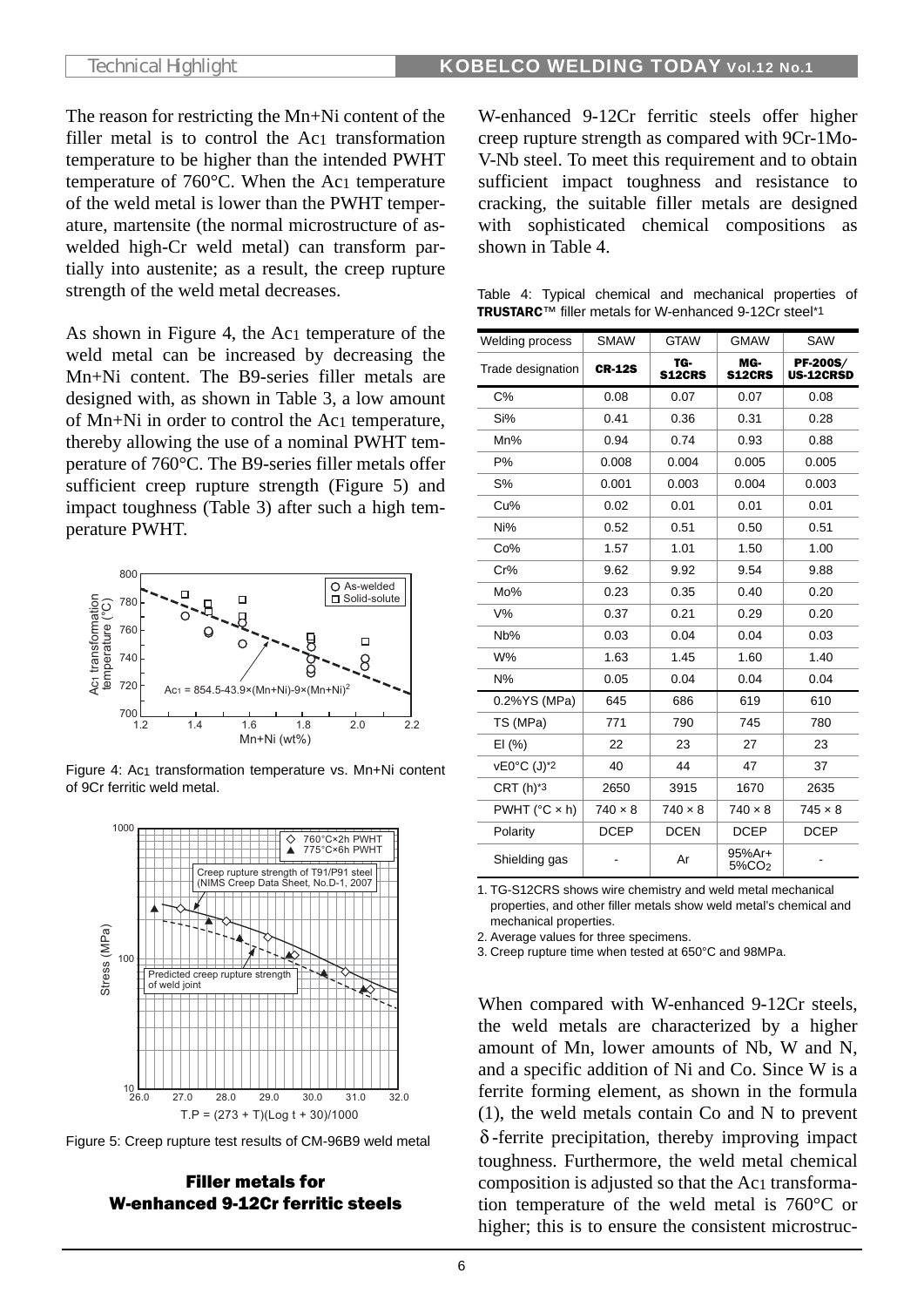ture for adequate creep rupture strength when PWHT is conducted in the range of 740-760°C.

## Tips for successful welding procedures for 9-12Cr ferritic steels

(1) Prevent delayed cracking:

Characteristically self-hardening, 9-12Cr ferritic steel welds are more likely to become harder and thus less ductile as compared with 2.25Cr-1Mo and 1.25Cr-0.5Mo steel welds. The 9-12Cr ferritic steel welds are, therefore, more susceptible to delayed cracking, which can be prevented with a higher preheating and interpass temperature of around 250-350°C. A lower temperature may also work, depending on the degree of restraint or the thickness of the base metal and the shape of the welding joint. The preheating and interpass temperature should be maintained from the beginning of welding to PWHT.

In cases where the postweld work has to be cooled to room temperature for nondestructive examination before PWHT, the work should first be heated at temperatures between 250-300°C for 30-60 minutes immediately after welding to remove the diffusible hydrogen from the weld and prevent delayed cracking.

SMAW covered electrodes and submerged arc welding (SAW) fluxes should be redried before use to remove absorbed moisture, the source of diffusible hydrogen. Covered electrodes can be redried at 325-375°C for 1 hour, while for SAW fluxes, 200-300°C for 1 hour is recommended.

(2) Prevent hot cracking:

 The Kobelco filler metals for 9-12Cr ferritic steels contain minimal amounts of phosphorus and sulfur; however, their susceptibility to hot cracking is relatively higher than 2.25Cr-1Mo and 1.25Cr-0.5Mo steel filler metals. Therefore, excessively high welding currents and speeds should be avoided. The welding groove should be prepared with a sufficient groove angle and root radius so that the weld metal becomes larger in the width-todepth ratio to prevent pear-shaped cracking and root cracking.

(3) Use appropriate temperatures for PWHT:

The Japanese national code for electric facilities requires that the PWHT temperatures for 9-12Cr ferritic steel welds be no higher than 760°C. Therefore, domestic electric power boiler components made of 9-12Cr ferritic steels are normally postweld heat treated at 740  $\pm$  20 $^{\circ}$ C, taking into account furnace temperature variability. In contrast to this, the ASME code of the US and the BS standard of the UK specify the minimum temperature or suggest non-mandatory temperatures. In these cases, the intended PWHT temperature may be  $760^{\circ}$ C or  $780^{\circ}$ C — within the range of furnace temperature variability. It should be noted that higher PWHT temperatures can cause a decrease in the creep rupture strength of the weld metal. Therefore, the PWHT temperature range affects the selection of filler metal. Table 5 shows the PWHT temperatures suitable for the Kobelco filler metals.

Table 5: Recommended PWHT temperatures for 9-12Cr ferritic steel welds with TRUSTARC™ filler metals

| Type of steel                           | 9Cr-1Mo-V-Nb              | W-enhanced<br>9-12Cr       |                                     |
|-----------------------------------------|---------------------------|----------------------------|-------------------------------------|
|                                         | CM-9Cb                    | <b>CM-96B9</b>             | <b>CR-12S</b>                       |
| Trade<br>designation of<br>filler metal | TG-S9Cb                   | <b>TG-S12CRS</b>           |                                     |
|                                         | <b>MG-S9Cb</b>            | <b>TG-S90B9</b>            | MG-S12CRS                           |
|                                         | <b>PF-200S/</b><br>US-9Cb | PF-90B9/<br><b>US-90B9</b> | <b>PF-200S/</b><br><b>US-12CRSD</b> |
| <b>PWHT</b><br>temperature              | 740±20°C                  | 760±20°C                   | 760±20°C                            |

### Future trends and challenges

In addition to 9-12Cr ferritic steels and the matching filler metals discussed above, the next generation materials suitable for more stringent steam conditions (e.g. a steam temperature and pressure of 650°C and 34MPa, respectively) have been researched and developed. In a future issue, we will introduce the filler metals that match such advanced steels. For further reductions of carbon dioxide emissions in the power boiler industry, innovative materials are expected to be available for higher steam temperatures and pressures. Filler metals will continue to play an important role in the fabrication of such highly efficient power boilers; however, reconciling the conflicting properties of creep rupture strength and impact toughness continue to be a challenge.

Reference: Kobe Steel's Welding Technical Guide, Vol.43, No.394, 2003 and Vol.47, No.4, 2007.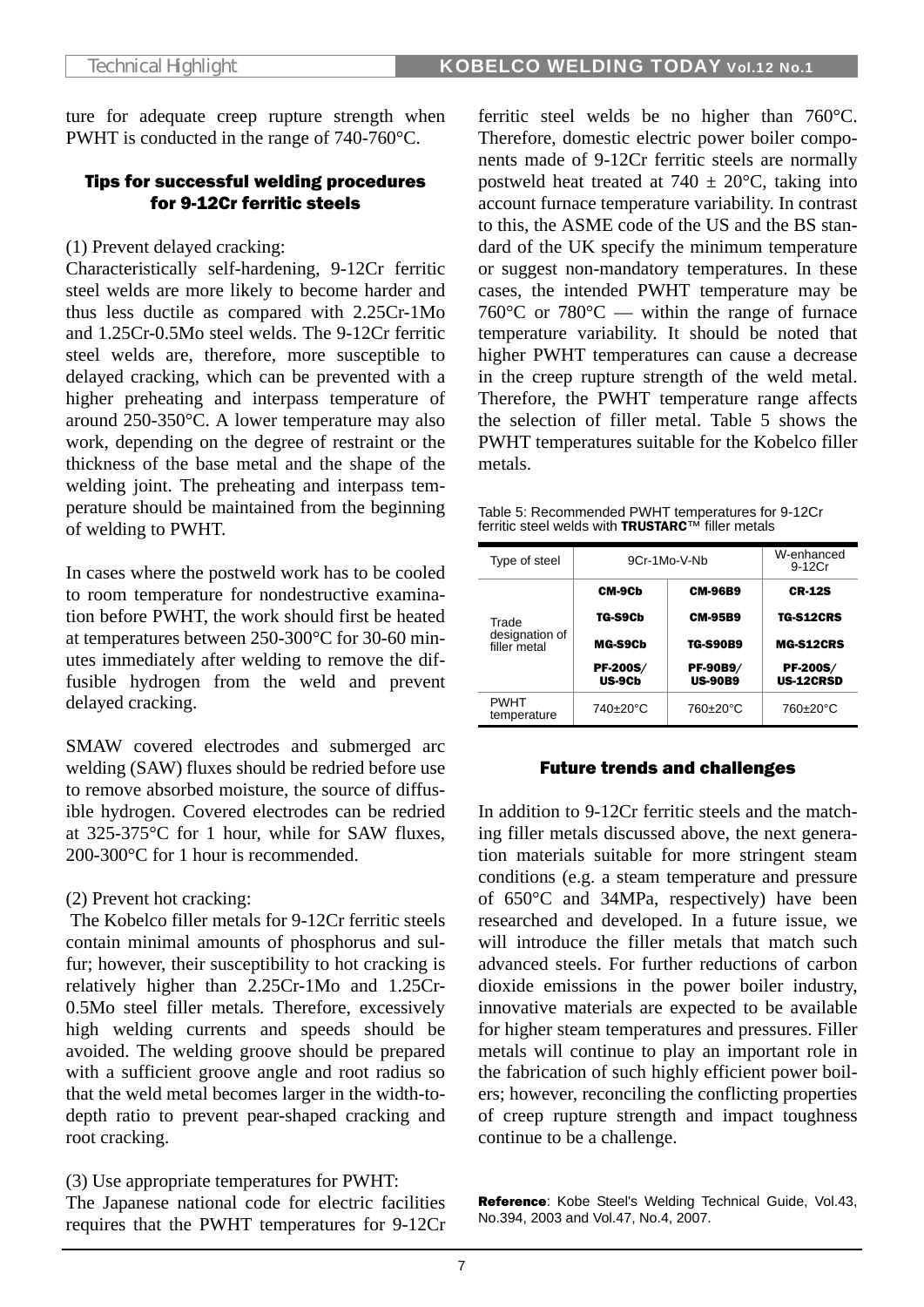

When a metal specimen maintains a certain stress at a high temperature, plastic deformation begins to occur, which, in time, results in fracture — even if the stress is less than the yield stress of the metal. This phenomenon is called "creep."

Creep is more likely to occur as the temperature rises under a certain amount of stress. Therefore, creep resistance is one of the important qualities of such heat resistant steel structures as industrial boilers that are operated at high temperatures for long periods of time. Such heat resistant materials include Cr-Mo steels, stainless steels, and superalloys.

When a metal specimen is kept under a constant stress at a constant temperature, the specimen deforms exhibiting a strain curve or a "creep curve" over time as shown in Figure 1. The creep properties of a metal can be obtained either by "creep testing" or "creep rupture testing." In creep testing, the creep rate is determined by continuously measuring the tensile strain of a specimen in conditions of constant stress and temperature. The creep testing methods are specified in national standards such as ASTM E139 and JIS Z 2271. In creep rupture testing, the time it takes for creep rupture to occur when a specimen is kept under constant stress and temperature reveals the creep rupture strength. The creep rupture testing methods are also clearly specified, for example in ASTM E139 and JIS Z 2272. In general, creep rupture testing is often carried out, and the test results are widely used as the basic data for designing structures to withstand elevated temperatures.



Figure 1: Creep curve (constant stress and temperature)

Diagrams of stress in relation to rupture time obtained through creep rupture testing show straight lines or broken lines as shown in Figure 2. With this diagram, the creep rupture strength over a specific amount of time can be determined. In addition to strength, creep rupture testing provides information on elongation, reduction of area, and the character of fractures; therefore, it is possible to compare different materials in terms of their creep properties.



Figure 2: Typical diagrams of stress to rupture time in creep rupture testing of 2.25Cr-1Mo weld metal.

The creep properties of materials can be affected by such factors as chemical composition, production method, heat treatment, microstructure and crystal grain size. As shown in Figure 3, the creep strength of materials can be influenced by the kind and amount of alloying element, with Mo as one of the most effective elements that improve creep strength. On evaluating the creep properties of steels and weld metals, differences in metallurgical structure, chemistry, production process and thermal cycle should thoroughly be examined.

Lately, operation temperatures and pressures of heatresisting equipment tend to be higher to improve production efficiency. To keep up with this trend, welding consumables have also been improved to provide sufficient elevated-temperature creep properties equivalent to those of advanced steel materials.



Figure 3: Creep strength vs. alloying element for pure iron.

Reference: Exposition of Welding Terms, SWS, 1999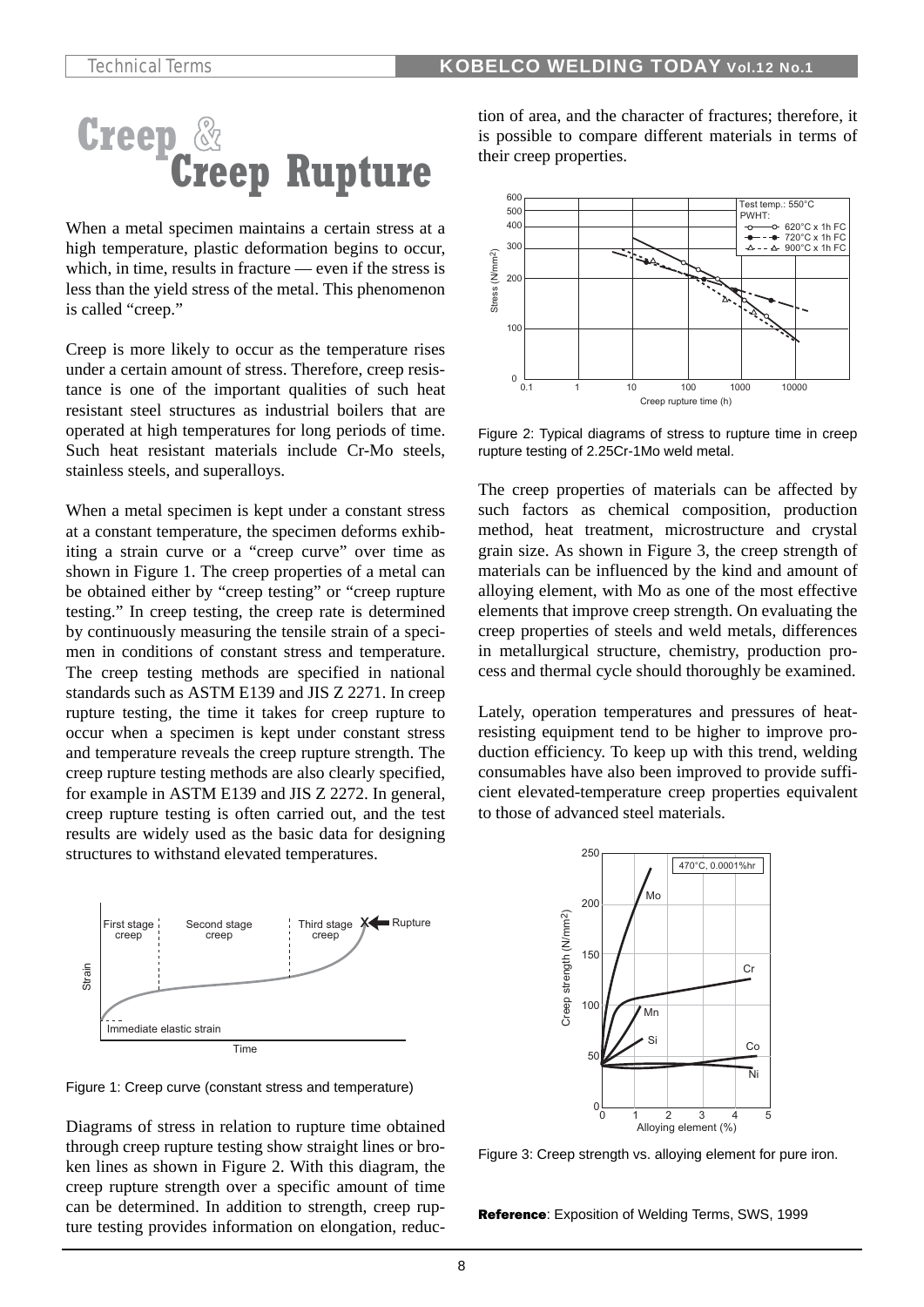

# CELEBRATING THE ANNIVERSARIES OF TKW (40), KMWT (20) AND KWS (30)

THAI-KOBE WELDING CO., LTD. (TKW) and KOBE MIG WIRE (THAILAND) CO., LTD. (KMWT) held a joint ceremony to commemorate their respective 40th and 20th anniversaries on January 19. In fact, the anniversaries should have been celebrated in 2008, but, when the Thai International Airport was shut down just before the scheduled date of the original ceremony, the celebration had to be postponed.

TKW was established as the first overseas production base of Kobe Steel's welding division in April 1968 in Phra Pradaeng, Bangkok, for the purpose of producing and supplying covered electrodes. In 1988, TKW was relocated to the Bangpoo Industrial Estate, on the outskirts of Bangkok, some 30km away from downtown. KMWT was set up in September 1988 at the same location for producing and supplying solid wires to Japanese-affiliated auto and motorcycle manufacturers in Thailand. Although these two companies are separate organizations, they are managed in an integrated way, with their factories located on the same premises.



The stockholders and representative employees of TKW and KMWT pose at the beginning of the ceremony.

The ceremony began at thirty-nine minutes past seven o'clock in the morning (the number "nine" being considered lucky in Thailand) in front of the factory gate. A total of 80 people attended, including stockholders and representative employees of TKW and KMWT. All the attendees offered incense sticks to the spirit house or shrine of the guardian gods (known as a San Phra Phum in Thai) of the companies and made offerings to nine Thai

monks. The nine monks then chanted in the traditional manner, looking back upon the history of the companies and praying for their future prosperity. After the prayer services, the guests were taken on a plant tour. The morning session of the ceremonies was over in one hour.



TKW/KMWT's shareholders and representative employees make offerings to nine Thai monks (left)

Executives from TKW and KMWT dedicate themselves to prayer in front of nine Thai monks (right)



From seven o'clock that evening, the anniversary party was held at the Grand Millennium Sukhumvit Hotel in Bangkok. A total of 186 persons attended from four countries: Japan, Thailand, Singapore and Indonesia, including representatives of the Thai Shin-yo-kai group companies, financial institutions, the police department, the Industrial Estate Public Corporation, suppliers, and logistic companies. Also attending were former executives of TKW and KMWT, some of Kobe Steel's executive officers, and representatives from the Kobelco welding group companies. Mr. Aida, the president of the Welding Company of Kobe Steel stated in his speech, "the economy experiences the booms and busts in a long or short term, and when it will take a turn for the better in the future, Asia and the ASEAN countries will play a key role. Therefore, the roles of TKW and KMWT will become more important than ever before. I hope they will play an active part and develop as overseas strategic keystones for the Welding Company."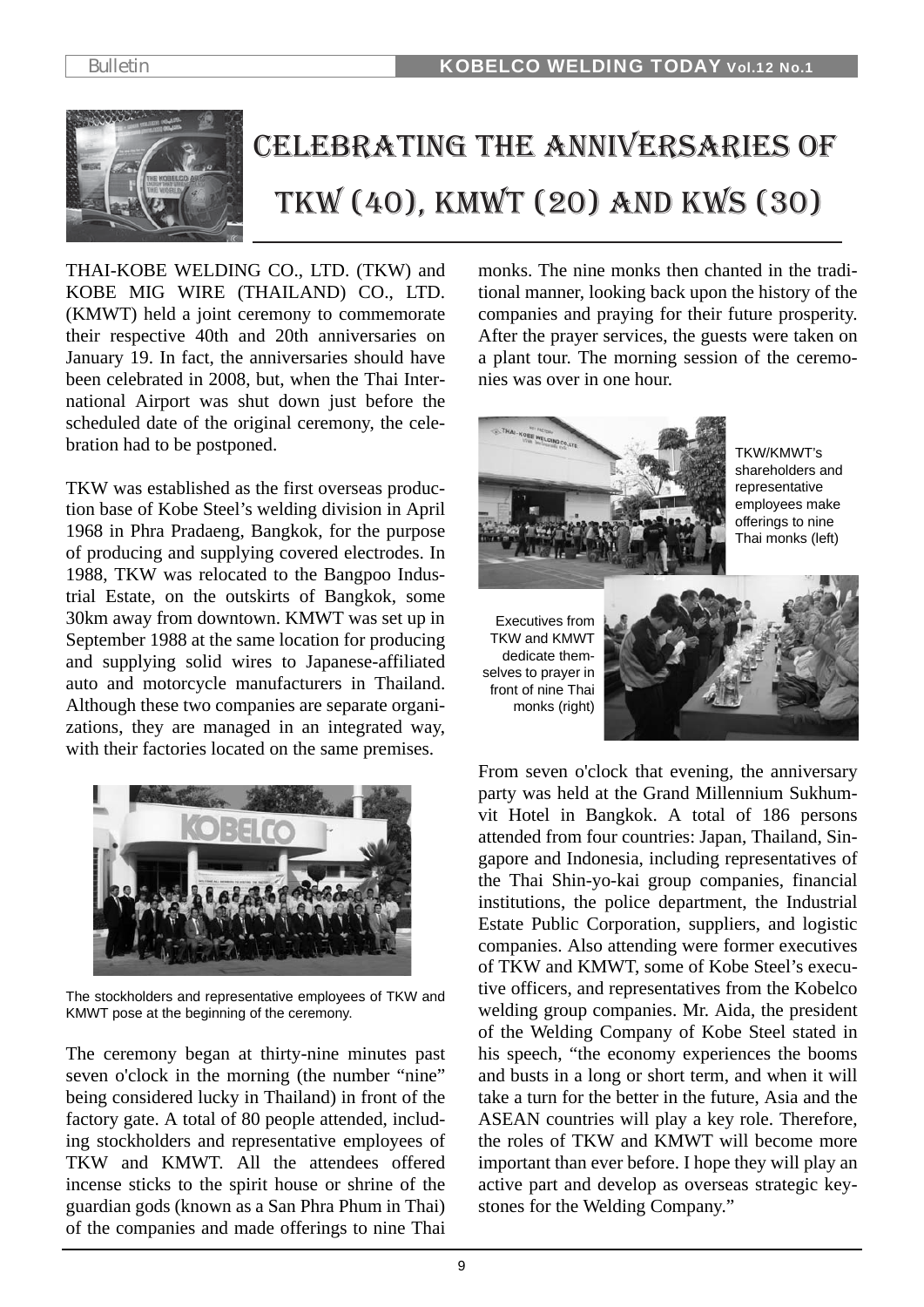

A commemorative gift is given to TKW/KMWT from the Thai Shin-yo-kai group companies.

KOBE WELDING (SINGAPORE) PTE. LTD. (KWS), which was established in January 1979, celebrated its 30th anniversary with a commemorative ceremony on 15 January 2009 at the Grand Copthorne Waterfront Hotel in Singapore. It was a substantial celebration with a total of 107 attendees, including representatives of stockholders, trading companies, agencies, end users, suppliers and banks. The guests came from 10 countries and 1 region, including the Philippines, Vietnam, Malaysia, Indonesia, Australia, UAE, Saudi Arabia, Singapore, Thailand, Japan and Hong Kong. Mr. Takayama, the president of KWS, stressed in his speech that "we are just facing the global economic crisis, but we are determined to fight against it in cooperation with all our great partners to grasp fruitful growth in the future." Mr. Aida, the president of the Welding Company stated that "we are required to continue with hard management decisions for the time being, but when the business conditions improve in the future, Asia and the ASEAN countries will be leading players in the world. Therefore, the role of KWS will become more important than ever before. We hope to receive strong support from all the partners of the KWS.

KWS operates in a region so wide that it encompasses Singapore (the Far East's center of shipping and information), Oceania, India, the Middle East, and the ASEAN countries. Taking this central position into account, the ceremony highlighted the "Harmony of Diverse Cultures" with a variety of activities that started with smashing open a large barrel of Japanese rice wine, and was followed by performances of traditional folk dances of China, India and Malaysia, as well as games that were enjoyed by all those in attendance.



KWS produces only several types of covered electrode but supplies its territories with a range of welding consumables that it imports from Kobe Steel and group companies, such as solid wires, FCWs, SAW fluxes and wires, TIG wires, and MIG/MAG wires. While KWS is staffed by just 50 employees, its sales are comparable to KWE in Europe and KWK in Korea. Such continual, excellent performance demonstrates how KWS is the most promising base from which business will continue to expand toward the Middle East, India and Oceania in the future.

#### KOBELCO WELDING TODAY Vol.12 No.1 2009

Publisher: International Operations Dept., Welding Company, Kobe Steel, Ltd. Editor: KOBELCO WELDING TODAY Editorial Staff URL: http/www.kobelco.co.jp E-mail: iod@kobelco.com